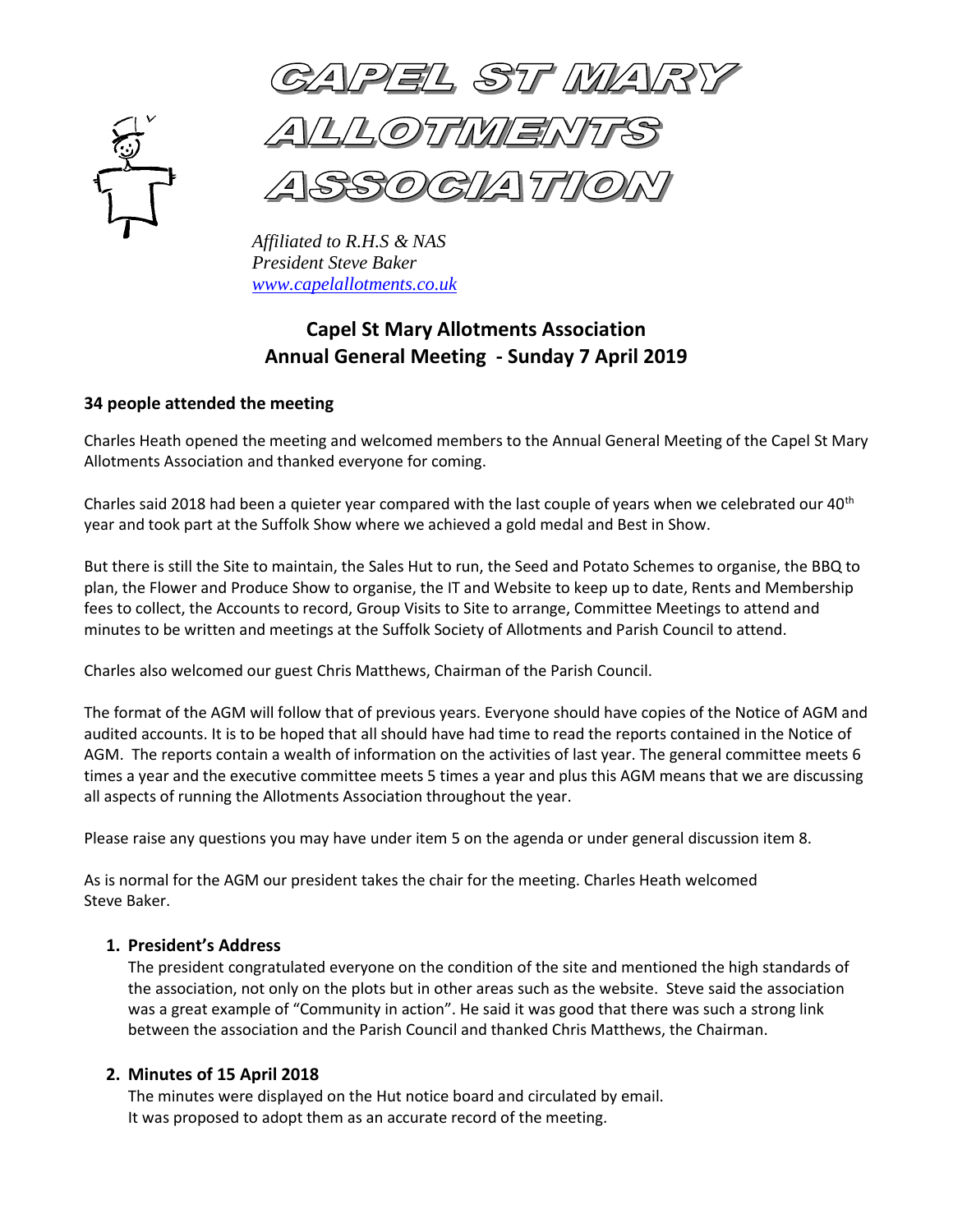Proposer Wendy Russell Seconder Martyn Dowsett

Passed unanimously

#### **3. Matters Arising**

There were no matters to be discussed.

## **4. Treasurer's Report and Adoption of Accounts for 2018**

Geoff Cox, Treasurer, thanked Malcolm Fenn for completing the audit and for preparing the accounts. Geoff explained that membership fees were decreasing due to the number of members declining. He was asked if the water on site was metered as not on the accounts and he explained that this cost was a Parish Council expense.

It was proposed to adopt the accounts

| Proposer                 | Colin Osborne | Seconder | Graham Leach |
|--------------------------|---------------|----------|--------------|
| There was one abstention |               |          |              |

Passed unanimously

- **5. Questions to Executive Officers and Committee Members on their reports. Please see reports in AGM notice, also general discussion under item 8**
	- a. A question was raised about environmental work carried out in the nature area.
		- PB explained that the area was cleared at the Autumn Work In and been tidied. We were still having visits (Robins / Boxford Garden Club) and encouraged people to adopt areas not suitable for growing veg for similar purposes.

# **6. Proposals (if any)**

There were no proposals.

## **7. Election of Officers, Committee and Auditor**

Steve Baker, President, introduced this item.

The following have agreed to serve the Capel St Mary Allotments Association in the capacities as shown:

| Chairman       | Charles Heath | <b>General Secretary</b> | Philippa Brandon      |
|----------------|---------------|--------------------------|-----------------------|
| Treasurer      | Geoff Cox     | <b>Stores Manager</b>    | <b>Graham Whybrow</b> |
| Site Manager   | Dennis Smith  | Seed Scheme Mgr          | Phil Hickley          |
| Membership Sec | Geoff Cox     | <b>Show Secretary</b>    | <b>Wendy Russell</b>  |

All the above to be Ex-Officio members of the General Committee, which shall also include Graham Leach, David Armitage, Angie Armitage and Martyn Dowsett

SB read out the names and positions of committee members and asked them to identify themselves.

It was proposed to vote them in en bloc

Proposer Tara Smith Seconder Jackie Copp

The vote was carried unanimously

Malcolm Fenn was proposed as Auditor